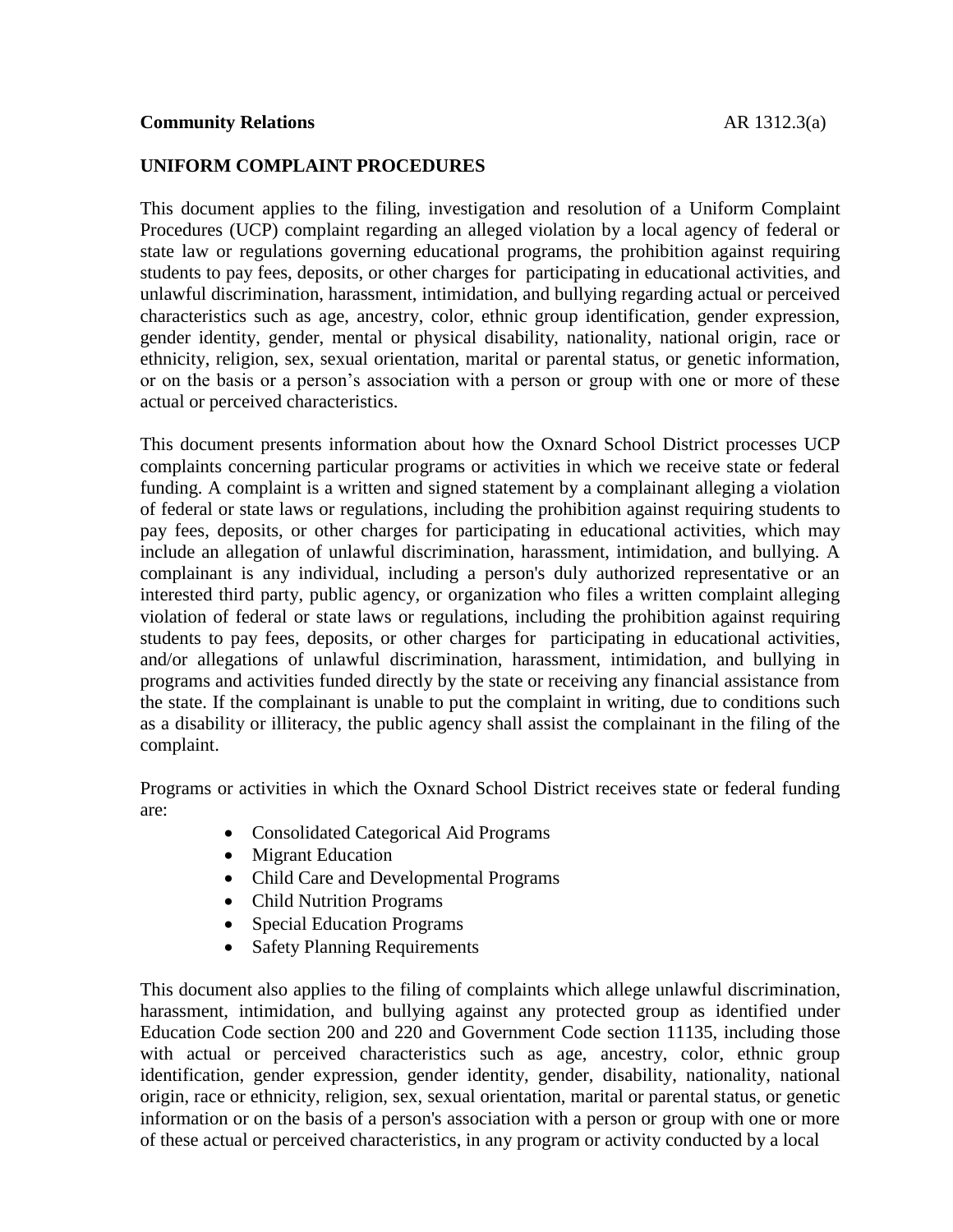agency, which is funded directly by, or that receives or benefits from any state financial assistance.

The following complaints shall be referred to other agencies for appropriate resolution and are not subject to our UCP process set forth in this document unless these procedures are made applicable by separate interagency agreements:

- 1. Allegations of child abuse shall be referred to County Dept of Social Services (DSS), Protective Services Division or appropriate law enforcement agency.
- 2. Health and safety complaints regarding a Child Development Program shall be referred to Dept of Social Services for licensed facilities, and to the appropriate Child Development regional administrator for licensing-exempt facilities.
- 3. Employment discrimination complaints shall be sent to the State Dept of Fair Employment and Housing (DFEH).
- 4. Allegations of fraud shall be referred to the Legal, Audits and Compliance Branch in the California Department of Education (CDE).

## **The responsibilities of the Oxnard School District**

The Oxnard School District has the primary responsibility to ensure compliance with applicable state and federal laws and regulations. We shall investigate complaints alleging failure to comply with applicable state and federal laws and regulations, the prohibition against requiring students to pay fees, deposits, or other charges for participating in educational activities and/or alleging discrimination, harassment, intimidation, and bullying and seek to resolve those complaints in accordance with our UCP procedures.

Our UCP policies shall ensure that complainants are protected from retaliation and that the identity of a complainant alleging discrimination, harassment, intimidation, and bullying remain confidential as appropriate. We submitted our UCP policies and procedures to our local governing board for approval and adoption (see the top of this document for final adoption date).

The person responsible for receiving and investigating complaints and ensuring our compliance with state and federal laws and regulations is:

| Name or title:       | Assistant Superintendent, Human Resources and Support Services |
|----------------------|----------------------------------------------------------------|
| Address:             | 1051 South A Street, Oxnard, CA 93030                          |
| <b>Phone Number:</b> | (805) 385-1501 ext. 2050                                       |

We ensure that the person above, who is responsible for compliance and/or investigations, is knowledgeable about the laws/programs that he/she is assigned to investigate.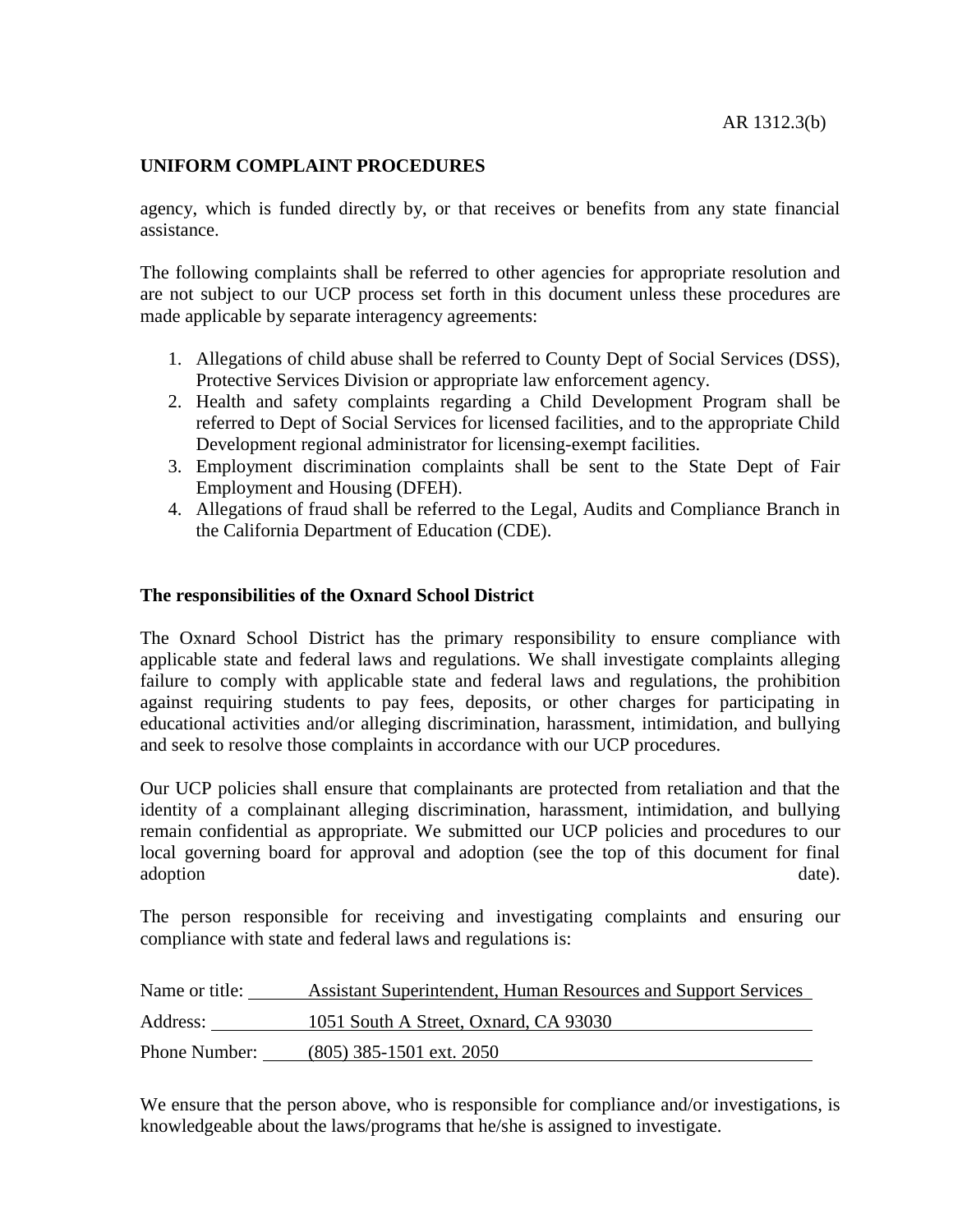We shall annually notify in writing our students, employees, parents or guardians of our students, the district advisory committee, school advisory committees, appropriate private school officials or representatives, and other interested parties of our UCP process, including the opportunity to appeal to our governing board and the provisions of this document by disseminating the UCP Annual Notice to all of the above required groups each school year. An appeal is a request made in writing to a level higher than the original reviewing level by an aggrieved party requesting reconsideration or a reinvestigation of the lower adjudicating body's decision.

Our UCP Annual Notice shall also advise the recipient of any civil law remedies that may be available under state or federal discrimination, harassment, intimidation, and bullying laws, if applicable, and of the appeal pursuant to Education Code section 262.3. Our UCP Annual Notice shall be in English and in the primary language, pursuant to section 48985 of the Education Code, or mode of communication of the recipient of the notice.

Our UCP Annual Notice shall also advise that the U.S. Department of Education Office for Civil Rights ("OCR") is a resource available to complainants to resolve discrimination complaints. The OCR can be contacted at:

> San Francisco Office Office for Civil Rights U.S. Department of Education 50 Beale Street, Suite 7200 San Francisco, CA 94105-1813

Telephone: 415-486-5555 FAX: 415-486-5570; TDD: 800-877-8339 Email: ocr.sanfrancisco@ed.gov

A copy of this UCP complaint policies and procedures document shall be available free of charge.

### **Filing a complaint with the Oxnard School District**

Williams Complaints regarding instructional materials, emergency or urgent facilities conditions that pose a threat to the health or safety of pupils or staff, and teacher vacancies or misassignments, complaints regarding the prohibition against requiring students to pay fees, deposits, or other charges for participating in educational activities, and/or complaints that allege discrimination, harassment, intimidation, and bullying, any individual, public agency or organization may file a written complaint with our district superintendent or his or her designee alleging a matter which, if true, would constitute a violation by our LEA of federal or state law or regulation governing a program.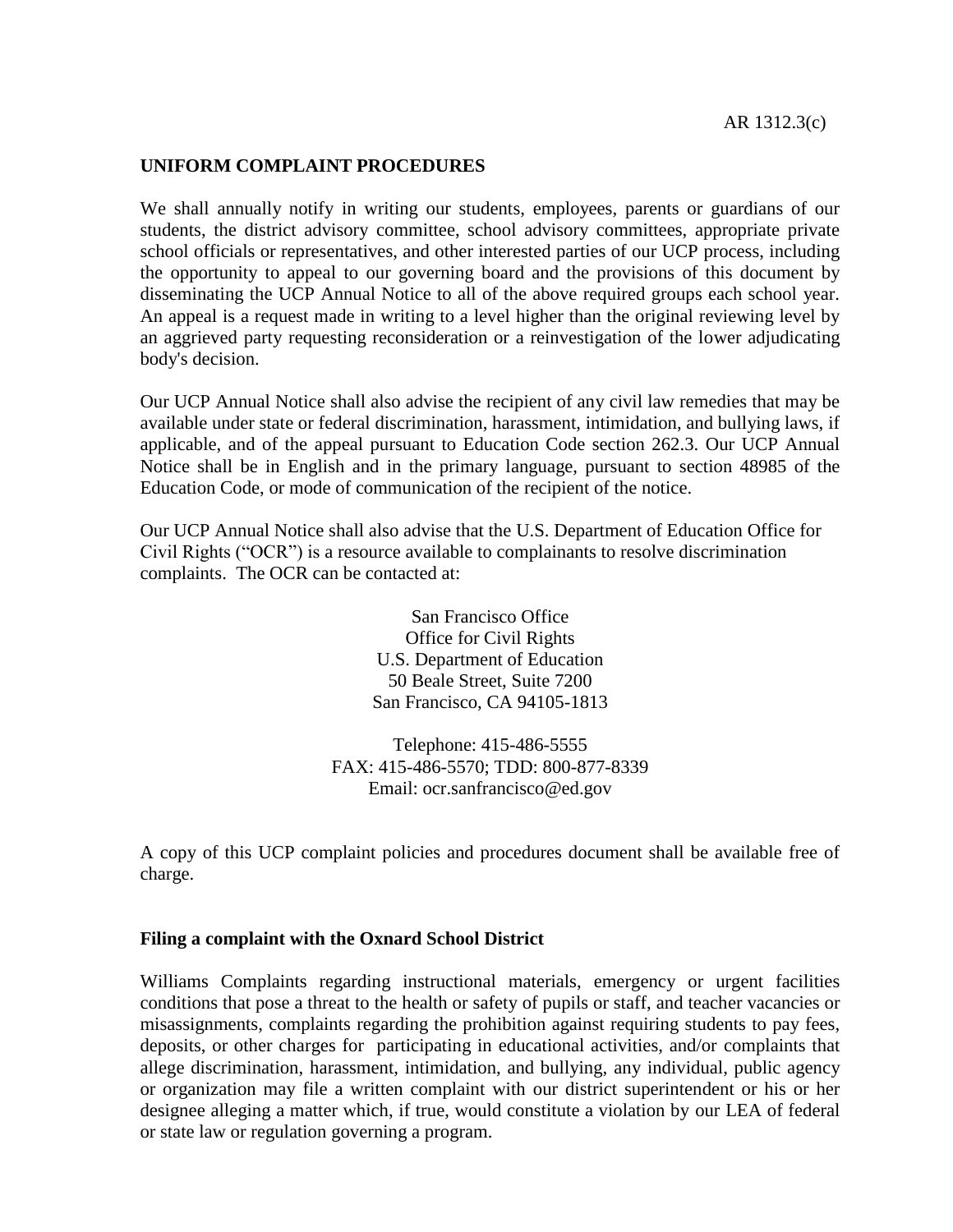An investigation of alleged unlawful discrimination, harassment, intimidation, and bullying and/or the prohibition against requiring students to pay fees, deposits, or other charges for participating in educational activities, shall be initiated by filing a complaint no later than six months from the date the alleged violation requiring students to pay fees, deposits, or other charges for participating in educational activities, and/or discrimination, harassment, intimidation, or bullying occurred, or the date the complainant first obtained knowledge of the facts of the alleged violation requiring students to pay fees, deposits, or other charges for participating in educational activities, and/or discrimination, harassment, intimidation, and bullying. The time for filing may be extended in writing by our district superintendent or his or her designee, upon written request by the complainant setting forth the reasons for the extension. The period for filing may be extended by our superintendent or his or her designee for good cause for a period not to exceed 90 calendar days following the expiration of the six month time period. Our superintendent shall respond immediately upon a receipt of a request for extension.

The complaint shall be filed by one who alleges that he or she has personally suffered a violation requiring students to pay fees, deposits, or other charges for participating in educational activities, and/or unlawful discrimination, harassment, intimidation, and bullying or by one who believes an individual or any specific class of individuals has been subjected to a violation requiring students to pay fees, deposits, or other charges for participating in educational activities, and/or discrimination, harassment, intimidation, and bullying prohibited by this part.

An investigation of a violation requiring students to pay fees, deposits, or other charges for participating in educational activities, and/or discrimination, harassment, intimidation, and bullying complaint shall be conducted in a manner that protects confidentiality of the parties and maintains the integrity of the process.

A complaint alleging noncompliance with the law regarding the prohibition against requiring students to pay student fees, deposits, and charges may be filed anonymously if the complaint provides evidence or information leading to evidence to support an allegation of noncompliance. (Education Code 49013)

If a complaint alleging noncompliance with the laws regarding student fees, deposits, and other charges is found to have merit, the district shall provide a remedy to all affected students and parents/guardians, which, where applicable, shall include reasonable efforts to ensure full reimbursement to them. (Education Code 49013)

Except for Williams Complaints, within 60 calendar days from the date of the receipt of the complaint, we shall conduct and complete an investigation of the complaint in accordance with our UCP policies and procedures and prepare a written Decision; also known as a final report. This time period may be extended by written agreement of the complainant.

The investigation shall include an opportunity for the complainant, or the complainant's representative, or both, to present the complaint(s) and evidence or information leading to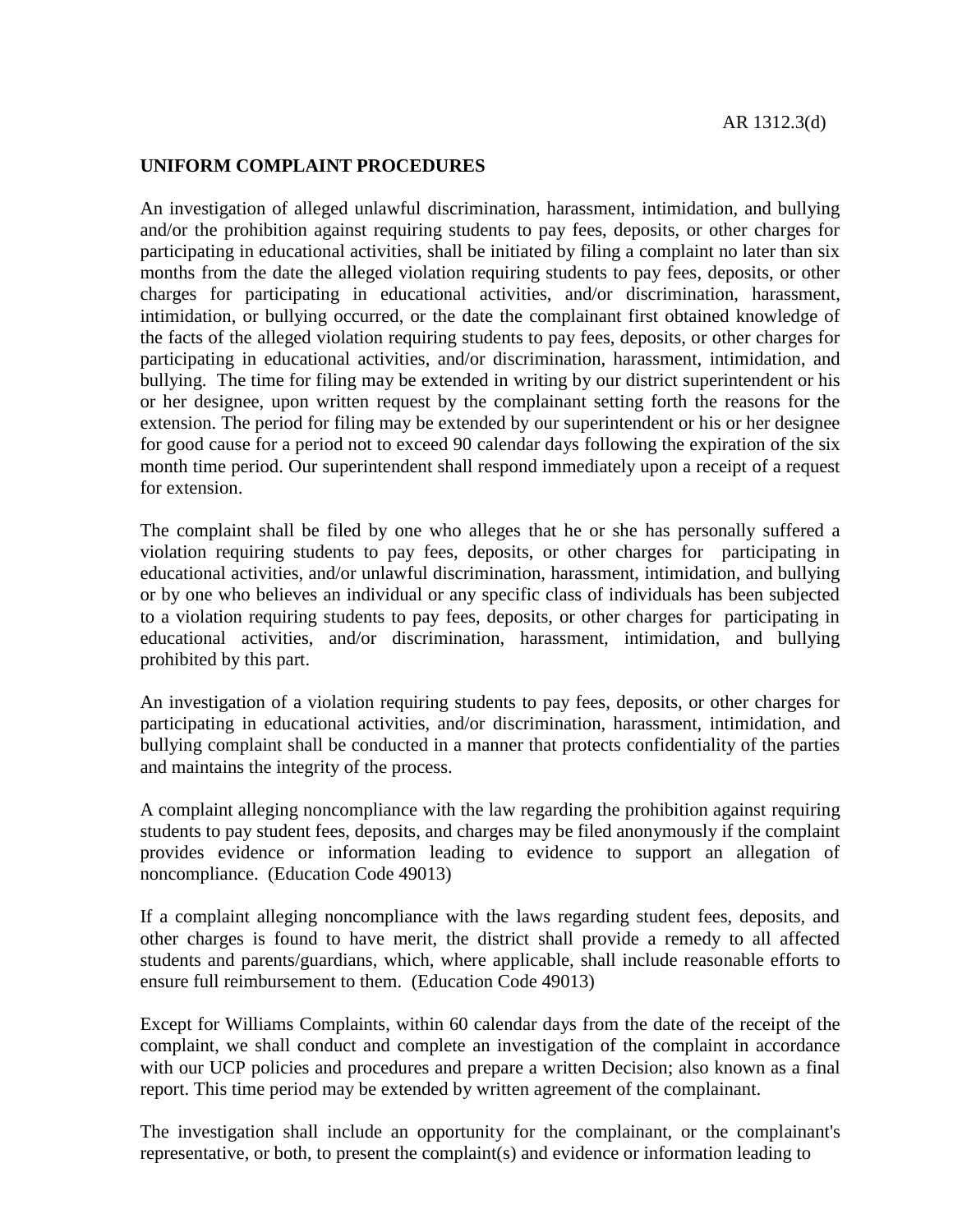evidence to support the allegations of non-compliance with state and federal laws and/or regulations.

Refusal by the complainant to provide the investigator with documents or other evidence related to the allegations in the complaint, or to otherwise fail or refuse to cooperate in the investigation or engage in any other obstruction of the investigation, may result in the dismissal of the complaint because of a lack of evidence to support the allegations.

Refusal by the Oxnard School District to provide the investigator with access to records and/or other information related to the allegation in the complaint, or to otherwise fail or refuse to cooperate in the investigation or engage in any other obstruction of the investigation, may result in a finding based on evidence collected that a violation has occurred and may result in the imposition of a remedy in favor of the complainant.

We shall issue a Decision based on the evidence. The Decision shall be in writing and sent to the complainant within 60 calendar days from receipt of the complaint by the local educational agency. The Decision should contain:

- (i) the findings of fact based on the evidence gathered,
- (ii) conclusion of law,
- (iii) disposition of the complaint,
- (iv) the rationale for such disposition,
- (v) corrective actions, if any are warranted,
- (vi) notice of the complainant's right to appeal our LEA Decision to the District Superintendent or CDE, and
- (vii) procedures to be followed for initiating an appeal to the District Superintendent or CDE.

Specifically, a complainant may appeal decisions and/or findings involving allegations of discrimination, harassment, intimidation, or bullying to the District Superintendent within 15 days of the issuance of the Decision. The complainant shall specify the reason(s) for appealing the Decision to the Superintendent and include a copy of the Decision. The Superintendent, or his/her designee, shall issue a final written letter of findings to the complainant regarding the disposition of the appeal and rationale for the disposition.

Additionally, a complainant may also appeal decisions and/or findings involving allegations of discrimination, harassment, intimidation, or bullying to the CDE – Office of Equal Opportunity by filing a written appeal within 15 days after receiving the Decision. The